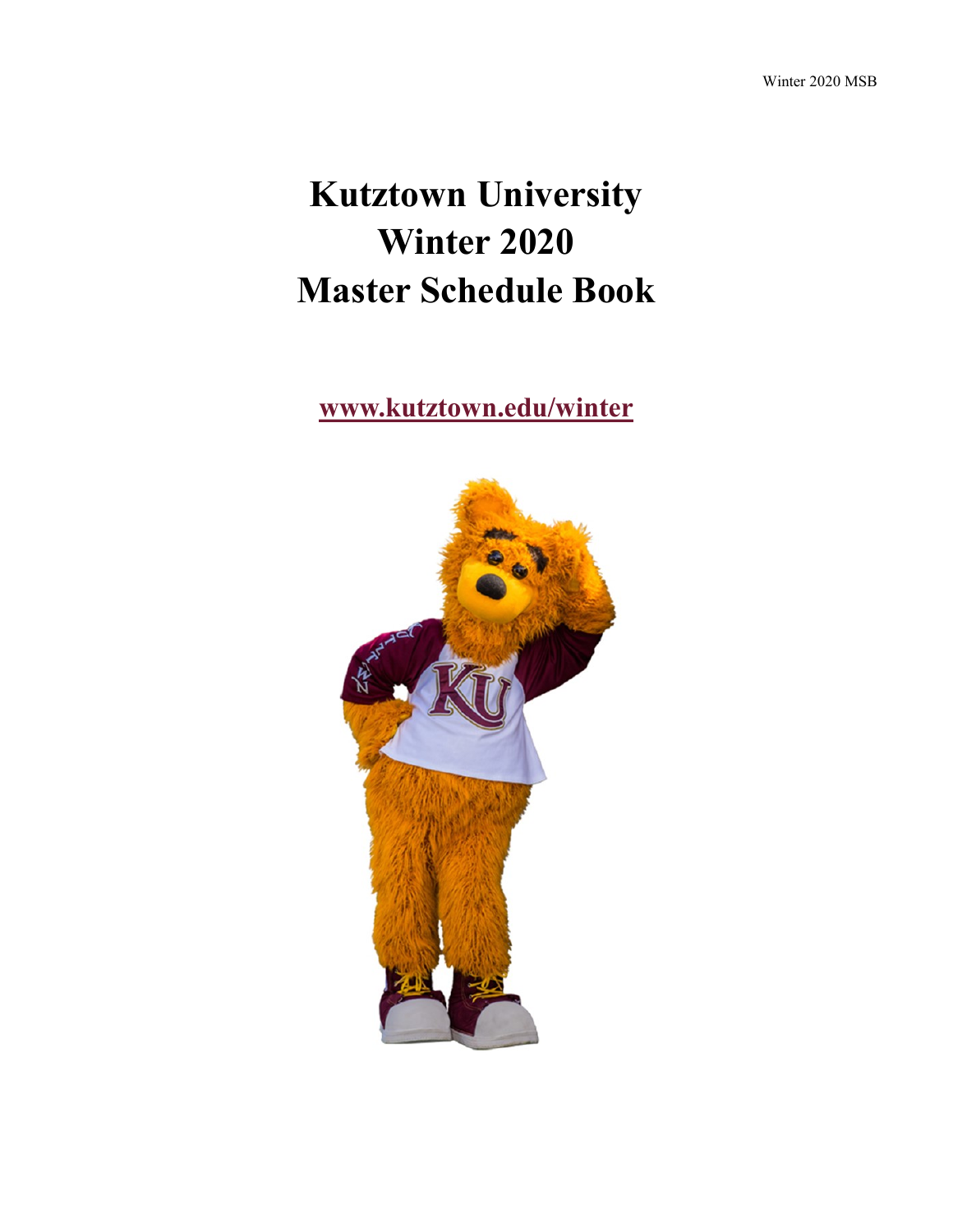# **Table of Contents**

<span id="page-1-0"></span>

| <b>Important Dates*</b>                                                                                                 |                        |  |  |  |  |  |
|-------------------------------------------------------------------------------------------------------------------------|------------------------|--|--|--|--|--|
| Registration begins                                                                                                     | 10/29/2019             |  |  |  |  |  |
| Classes begin                                                                                                           | 12/18/2019             |  |  |  |  |  |
| Last Day to register/add courses<br>(including Special Arrangements)                                                    | 12/19/2019             |  |  |  |  |  |
| Last day to drop a course without a "W"                                                                                 | 12/19/2019             |  |  |  |  |  |
| "W" Period                                                                                                              | 12/20/2019 - 1/10/2020 |  |  |  |  |  |
| Last day to apply for Winter Graduation                                                                                 | <b>TBD</b>             |  |  |  |  |  |
| Last day of classes.<br>Final exams to be completed by this date.                                                       | 1/16/2020              |  |  |  |  |  |
| *Dates are subject to change. Please see online calendar the most up-to-date information regarding dates and deadlines. |                        |  |  |  |  |  |

Questions or concerns regarding the calendar should be directed to the Registrar, Ted Witryk, at **[regoffice@kutztown.edu](mailto:regoffice@kutztown.edu)**.

Registration questions/concerns, Registrar's Office 610-683-4485 or via email at **[regoffice@kutztown.edu](mailto:regoffice@kutztown.edu)**.

Computer access questions/concerns, IT Help Center 610-683-1511 or via email at **[helpcenter@kutztown.edu](mailto:helpcenter@kutztown.edu?subject=%20)**.

#### **Registration Information**

**Kutztown students that are active** can find directions on how to register through MyKU at **[https://mykusupport.kutztown.edu/support/solutions/articles/9000152233](https://mykusupport.kutztown.edu/support/solutions/articles/9000152233-adding-a-class)-adding-a-clas[s](https://www.kutztown.edu/about-ku/administrative-offices/information-technology/myku-information/students.htm)**

**Non-Kutztown students** can complete the electronic registration form by clicking the Non-KU link on the Kutztown Summer website **[https://www.kutztown.edu/winter](#page-1-0)**

Registration in Undergraduate courses for the Winter does NOT admit a student to a regular degree program at Kutztown University or establish any priority for admission. Non-KU students registering for Graduate-level courses (with the exception of Art Institute courses) must also complete the Graduate Admissions Application at **[https://www.kutztown.edu/graduateapply](#page-1-0)**

#### **Registration and course enrollment is not complete until payment is made in full.**

Please refer to the Office of Student Accounts' website**: [https://www.kutztown.edu/costs](https://www.kutztown.edu/costs-and-financial-aid/office-of-student-accounts.htm)-and-financial-aid/office-of-student -[accounts.htm](https://www.kutztown.edu/costs-and-financial-aid/office-of-student-accounts.htm)** to calculate your bill. Some courses may have additional fees.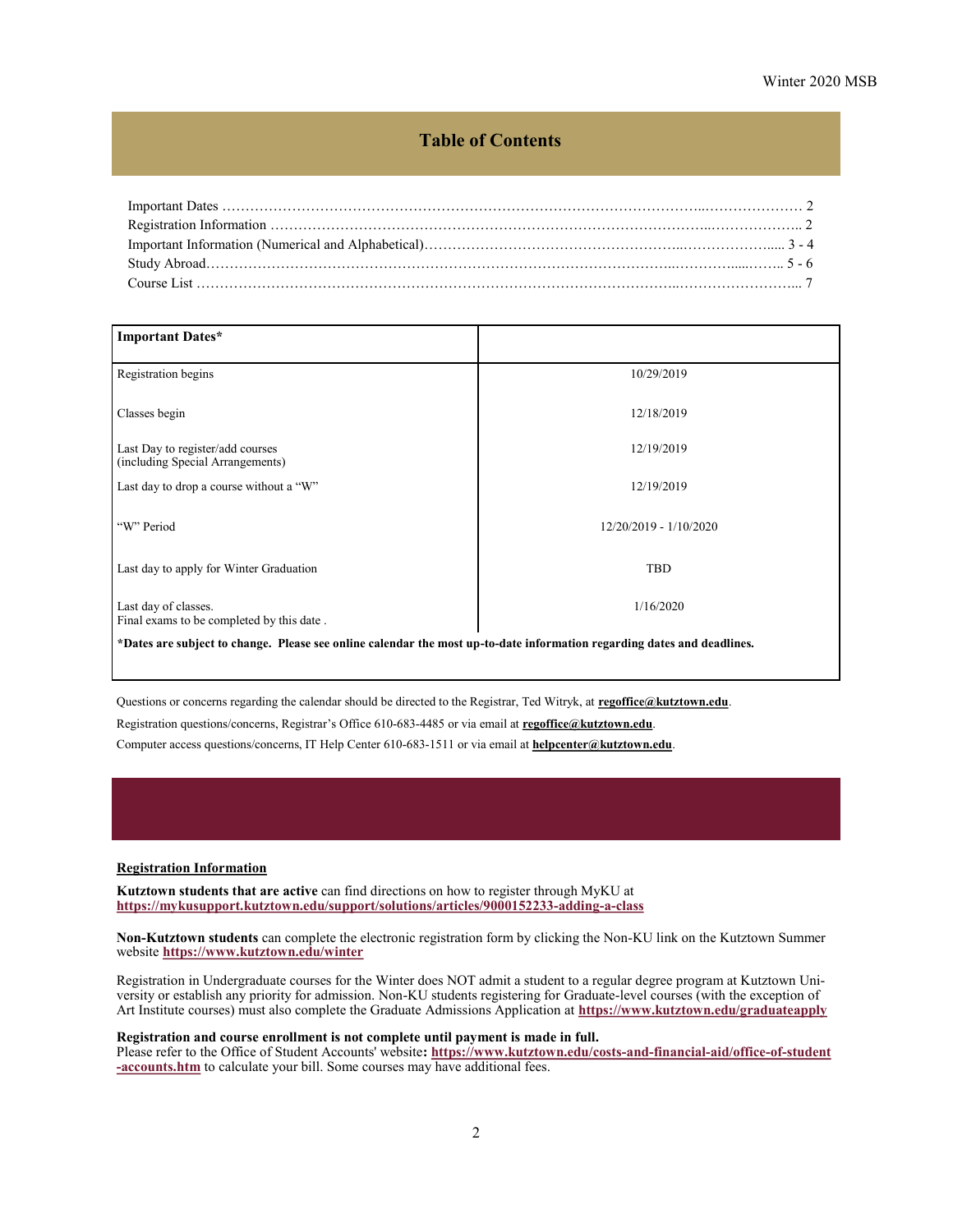|                                                                                          |                                                                                                                                                                                                                                                                                                                                                                                                                                                                              |                                      |           | <b>Important Information (Numerical and Alphabetical)</b>                                                                                                                                                                                                                                                                             |           |                      |           |                     |  |
|------------------------------------------------------------------------------------------|------------------------------------------------------------------------------------------------------------------------------------------------------------------------------------------------------------------------------------------------------------------------------------------------------------------------------------------------------------------------------------------------------------------------------------------------------------------------------|--------------------------------------|-----------|---------------------------------------------------------------------------------------------------------------------------------------------------------------------------------------------------------------------------------------------------------------------------------------------------------------------------------------|-----------|----------------------|-----------|---------------------|--|
| <b>400-level courses</b>                                                                 |                                                                                                                                                                                                                                                                                                                                                                                                                                                                              |                                      |           | Courses at the 400-level are graduate courses open to undergraduate students in their junior or senior year who have a<br>cumulative grade point average of 2.90 or better. Undergraduates who have less than the required average must obtain<br>written permission from the instructor and submit it with their registration forms. |           |                      |           |                     |  |
| <b>Building Codes</b>                                                                    | AF                                                                                                                                                                                                                                                                                                                                                                                                                                                                           | Academic Forum                       | GC        | Graduate Center                                                                                                                                                                                                                                                                                                                       | LY        | Lytle Hall           | <b>SH</b> | Sharadin Art Studio |  |
|                                                                                          | BH                                                                                                                                                                                                                                                                                                                                                                                                                                                                           | Boehm Science Building               | <b>GR</b> | Grim-Knedler Sci Building                                                                                                                                                                                                                                                                                                             | OM        | Old Main             |           |                     |  |
|                                                                                          | BK                                                                                                                                                                                                                                                                                                                                                                                                                                                                           | <b>Beekey Building</b>               | HO        | Honors Hall                                                                                                                                                                                                                                                                                                                           | RS        | Risley Hall          |           |                     |  |
|                                                                                          | DF                                                                                                                                                                                                                                                                                                                                                                                                                                                                           | DeFrancesco Building                 | KY        | Keystone Hall                                                                                                                                                                                                                                                                                                                         | <b>RL</b> | Rohrbach Library     |           |                     |  |
|                                                                                          | FS                                                                                                                                                                                                                                                                                                                                                                                                                                                                           | Freyberger Schoolhouse               | LC        | Learning Center                                                                                                                                                                                                                                                                                                                       | SA        | Schaeffer Auditorium |           |                     |  |
| <b>Campus Store</b>                                                                      | Please see https://kubstore.com/ for information regarding KU Campus Store.                                                                                                                                                                                                                                                                                                                                                                                                  |                                      |           |                                                                                                                                                                                                                                                                                                                                       |           |                      |           |                     |  |
| <b>Cancelled-low enrollment</b>                                                          | Students will be notified of courses cancelled due to low enrollment no later than the Friday before the start of the course<br>so that they may transfer to another class or receive a credit to their tuition charges.                                                                                                                                                                                                                                                     |                                      |           |                                                                                                                                                                                                                                                                                                                                       |           |                      |           |                     |  |
| Cancelled-by the student                                                                 |                                                                                                                                                                                                                                                                                                                                                                                                                                                                              |                                      |           | Students must notify summeratku@kutztown.edu or regoffice@kutztown.edu that they wish to cancel registration<br><b>PRIOR</b> to the beginning of the summer $\overline{s}$ ession( $\overline{s}$ ) in which they are registered.                                                                                                     |           |                      |           |                     |  |
| <b>Disabilities</b>                                                                      | If you received disability support services in high school through an IEP or 504 plan or had accommodations while en-<br>rolled at another university, you may be able to receive similar support at KU. If you have a disability and have not<br>needed or received prior accommodations, but anticipate needing support in order to have equal access to programs,<br>services, or facilities, you may also request services through the Disability Services Office (DSO). |                                      |           |                                                                                                                                                                                                                                                                                                                                       |           |                      |           |                     |  |
|                                                                                          |                                                                                                                                                                                                                                                                                                                                                                                                                                                                              | accommodations.                      |           | To ensure that accommodations are in place for the start of the semester, complete the steps below as soon as possible.<br>1. Download the Accommodations Request Form and Documentation Guidelines file at www.kutztown.edu/DSO/<br>2. Submit all documents to the DSO as soon as possible.                                          |           |                      |           |                     |  |
|                                                                                          |                                                                                                                                                                                                                                                                                                                                                                                                                                                                              |                                      |           | Please contact the DSO at $610-683-4108$ or $DSO(a)$ kutztown.edu if you have any questions.                                                                                                                                                                                                                                          |           |                      |           |                     |  |
| <b>Distance Education</b>                                                                |                                                                                                                                                                                                                                                                                                                                                                                                                                                                              |                                      |           | 3 types of distance education courses are commonly used: Blended – courses meet 30-79% online, 80-99% online, 100%<br>Online. Graduate sections = $800-809$ ; Undergraduate sections = $810-819$                                                                                                                                      |           |                      |           |                     |  |
| Dropping a course                                                                        |                                                                                                                                                                                                                                                                                                                                                                                                                                                                              | Registrar's Office to drop a course. |           | Courses can be dropped through MyKU until the dates listed on the previous page. After this time, you must go to the                                                                                                                                                                                                                  |           |                      |           |                     |  |
| <b>FERPA (Family Educational</b><br><b>Rights and Privacy Act of 1974 as</b><br>amended) | This federal law states that institutions may not disclose information about students nor permit inspection of their records<br>without their permission unless such action is covered by certain exceptions stipulated in the act. The full provisions are<br>available at https://www.kutztown.edu/about-ku/administrative-offices/registrar/ferpa.htm                                                                                                                     |                                      |           |                                                                                                                                                                                                                                                                                                                                       |           |                      |           |                     |  |
| <b>Financial Aid</b>                                                                     |                                                                                                                                                                                                                                                                                                                                                                                                                                                                              |                                      |           | Please see https://www.kutztown.edu/financialaid for information.                                                                                                                                                                                                                                                                     |           |                      |           |                     |  |
| Grading                                                                                  |                                                                                                                                                                                                                                                                                                                                                                                                                                                                              |                                      |           | The following grade options are available: A (4.0), A- (3.67), B+ (3.33), B (3.0), B- (2.67), C+ (2.33), C (2.0), D (1.0),<br>$\bf{F}$ (0.0) *Please note that there are no A+, C-, D+ or D– grading options.                                                                                                                         |           |                      |           |                     |  |
| Graduation                                                                               |                                                                                                                                                                                                                                                                                                                                                                                                                                                                              | available on the previous page.      |           | The graduation application is available through MyKU once students are eligible to apply. The application deadlines are                                                                                                                                                                                                               |           |                      |           |                     |  |
| Housing                                                                                  |                                                                                                                                                                                                                                                                                                                                                                                                                                                                              |                                      |           | Please see https://www.kutztown.edu/housing for information regarding Housing and Residence Life.                                                                                                                                                                                                                                     |           |                      |           |                     |  |
| <b>ID</b> cards                                                                          | Summer students who are not regular Kutztown University students do not need an ID; however, all students must have<br>an ID card to access a purchased meal plan.                                                                                                                                                                                                                                                                                                           |                                      |           |                                                                                                                                                                                                                                                                                                                                       |           |                      |           |                     |  |
| Library                                                                                  |                                                                                                                                                                                                                                                                                                                                                                                                                                                                              |                                      |           | All students attending Kutztown receive borrowing privileges at Rohrbach Library.                                                                                                                                                                                                                                                     |           |                      |           |                     |  |
| <b>Meal Plans</b>                                                                        |                                                                                                                                                                                                                                                                                                                                                                                                                                                                              |                                      |           | Please see https://www.kutztown.edu/dining for information.                                                                                                                                                                                                                                                                           |           |                      |           |                     |  |
| <b>Meeting Days in MyKU</b>                                                              |                                                                                                                                                                                                                                                                                                                                                                                                                                                                              |                                      |           | M-Monday T-Tuesday W-Wednesday H-Thursday F-Friday A-Saturday S-Sunday                                                                                                                                                                                                                                                                |           |                      |           |                     |  |
| <b>Overload Approval</b>                                                                 |                                                                                                                                                                                                                                                                                                                                                                                                                                                                              |                                      |           | Neither Undergraduate nor Graduate students should attempt more than nine (9) semester hours of credit in either Sum-<br>mer I or Summer II. A course load of more than 9 hours in either session requires the approval of the Department<br>Chair for Undergraduates and approval from the Graduate Dean for Graduate students.      |           |                      |           |                     |  |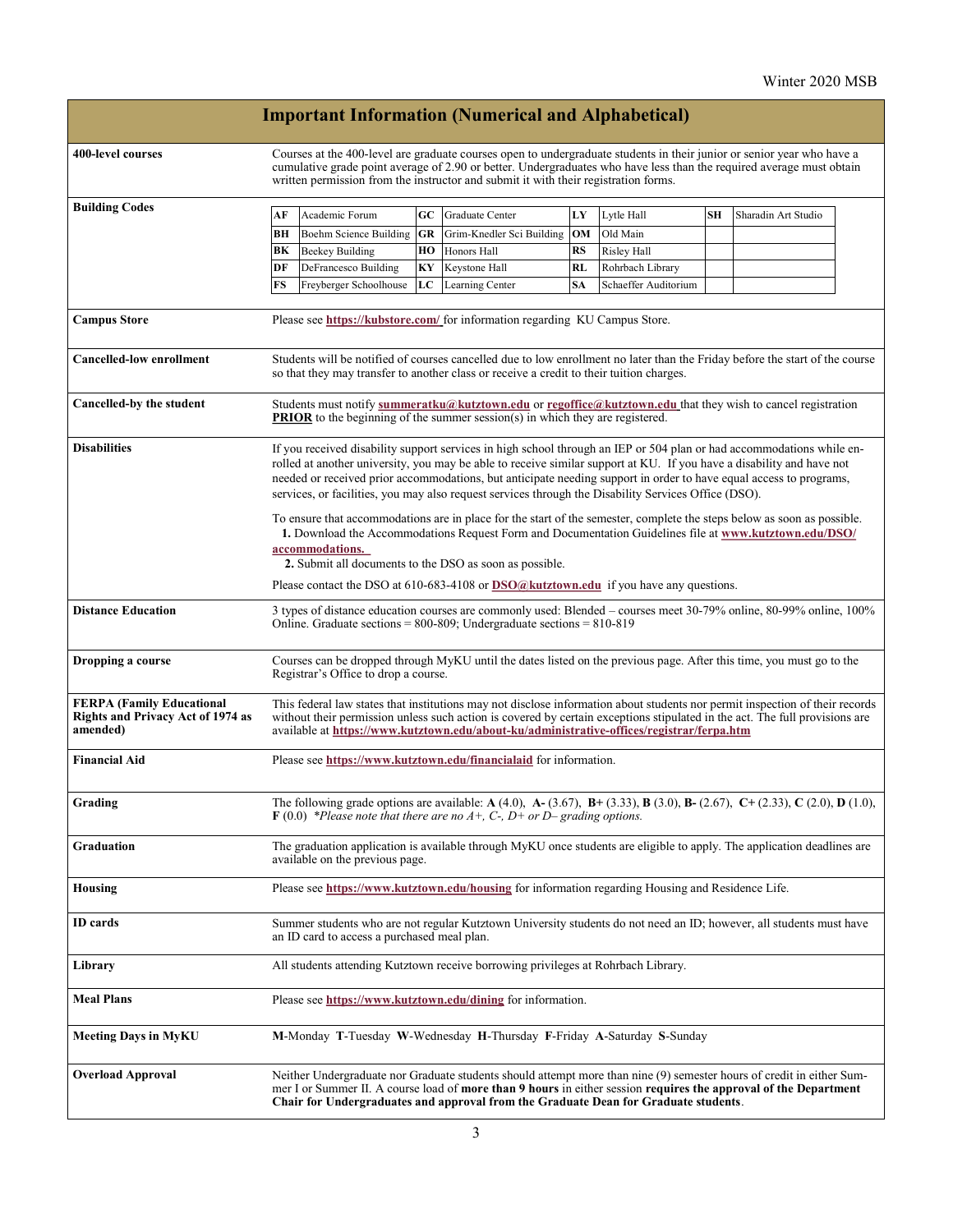|                                  | <b>Important Information (Numerical and Alphabetical) Continued</b>                                                                                                                                                                                                                                                                                                                                                                                                                                                                                                                                                                                                                                                                                                                                                                           |
|----------------------------------|-----------------------------------------------------------------------------------------------------------------------------------------------------------------------------------------------------------------------------------------------------------------------------------------------------------------------------------------------------------------------------------------------------------------------------------------------------------------------------------------------------------------------------------------------------------------------------------------------------------------------------------------------------------------------------------------------------------------------------------------------------------------------------------------------------------------------------------------------|
| <b>Repeat Policy</b>             | Undergraduate students will be limited to a <i>maximum</i> total of $\sin(6)$ repeats. A single course can be repeated a <i>maximum</i> of<br><i>three (3)</i> times. Only the most recent grade will be calculated in the GPA and the total credits needed for graduation. The course<br>must be repeated at Kutztown. Students must obtain permission from their Department Chair and the Dean of their ma-<br>jor to take a course beyond the maximum number of repeats for an individual course OR the overall maximum repeats.<br>Graduate and Post-Baccalaureate students can repeat a single course for graduate improvement only once. They will be limited<br>to a maximum of two repeats across the program. The most recent grade (regardless of whether it is higher or lower) will be the<br>grade used for the GPA calculation. |
| <b>Transcript Requests</b>       | Official transcript requests can now be made online through MyKU or via PDF on the Registrar's Office webpage. Please allow<br>2-3 business days after receipt for processing.                                                                                                                                                                                                                                                                                                                                                                                                                                                                                                                                                                                                                                                                |
| <b>Tuition and Fees</b>          | Please see Office of Student Accounts' website: https://www.kutztown.edu/about-ku/administrative-offices/student-<br>accounts.html or information.                                                                                                                                                                                                                                                                                                                                                                                                                                                                                                                                                                                                                                                                                            |
| <b>Veterans</b>                  | Veterans eligible for educational benefits under the G.I. Bill should contact the certifying official Kate (Catchmark) Peffley at<br>610-683-4505 or Peffley@kutztown.edu                                                                                                                                                                                                                                                                                                                                                                                                                                                                                                                                                                                                                                                                     |
| <b>Withdrawal Process/Policy</b> | Withdrawal from a course through midnight of the second day of the session will not be recorded on the student's transcript. The<br>"W" periods are listed on the previous page. The official date of withdrawal is the date the Registrar receives <i>Notification in</i><br>Writing with the student's original signature. See the detailed Withdrawal Policy page for the Refund/Reduction charts. Please<br>also see the Financial Aid website: (https://www.kutztown.edu/financialaid)<br>and Office of Student Accounts website: (https://www.kutztown.edu/about-ku/administrative-offices/student-<br>accounts.html)                                                                                                                                                                                                                   |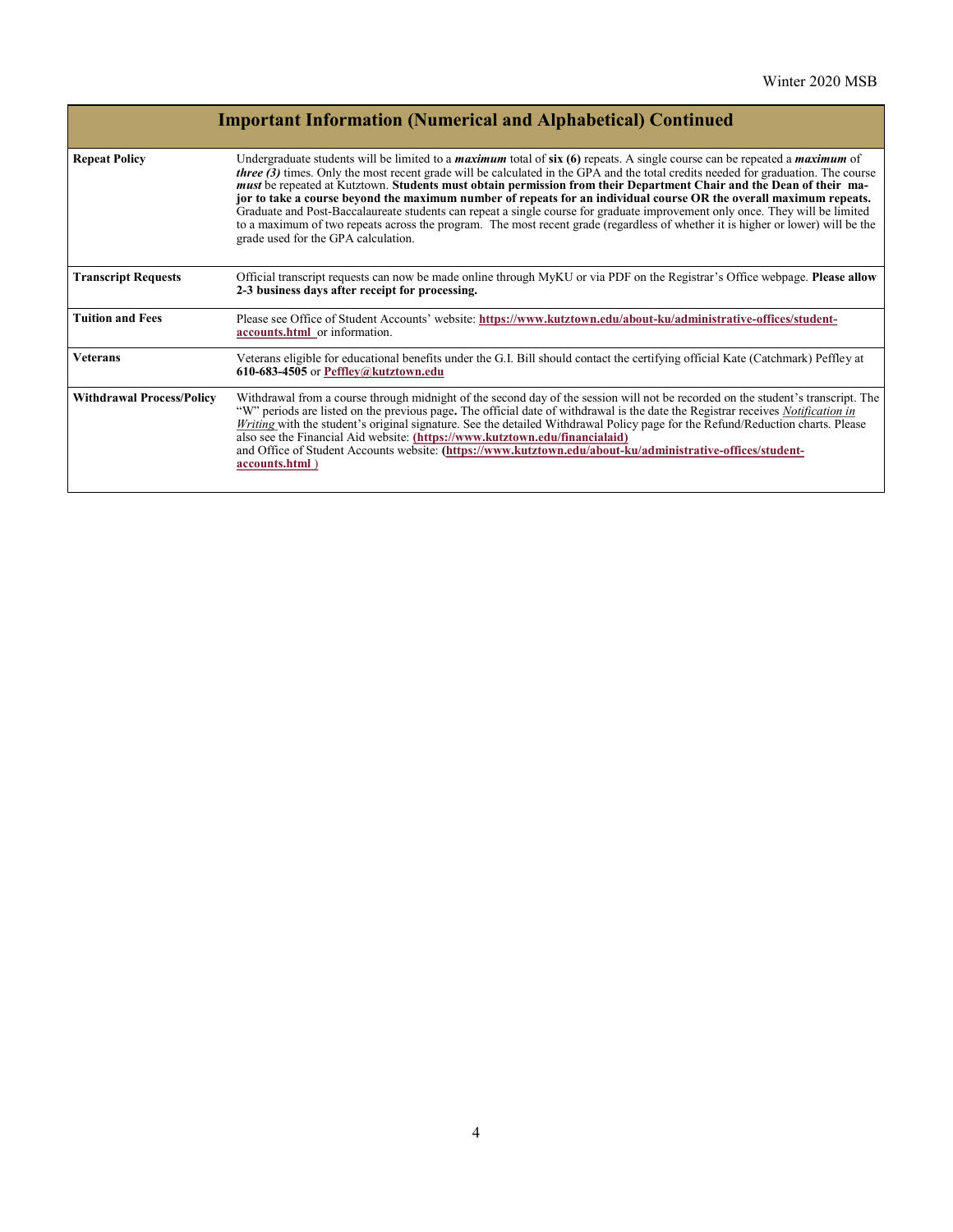#### **Winter Study Abroad**

You can study abroad and take classes in your major in English in many countries, regardless of your ability to speak another language. You have endless opportunities available to you. Travel with a small group of KU students on a faculty-led program or venture to a program on your own, where you will meet students from around the United States and the world.

The Office of International Admissions and Services, along with academic advisors, the Registrar's Office, Financial Aid, and many other departments on campus, will support you throughout the entire process. We can help you select a program, get your courses pre-approved for transfer back to KU, provide a pre-departure orientation and give additional support while you are abroad and after your return to KU.

#### **Pre-Application Time Period**

\_\_\_ Attend a **[Study Abroad Information Session](http://kutztown-sa.terradotta.com/index.cfm?FuseAction=Abroad.ViewLink&Parent_ID=0&Link_ID=596F6DAB-5056-BA21-D7A6773824C6222E)** or meet with a staff member from the Office of International Admissions & Services (OIAAS)

Meet with your Academic Advisor to discuss your interest in studying abroad and how to make it work with your program

- Research program options & choose a program
- Apply **[online](https://kutztown-sa.terradotta.com/secure/)** for approval to study abroad

### **After KU approval**

- \_\_\_ Apply to Study Abroad Program
- Meet with Financial Aid
- Complete all post-decision steps
- \_\_\_ Research and apply for scholarships

#### **After Program Acceptance**

- \_\_\_ Confirm housing in host country
- \_\_\_ Attend **Pre-[Departure Orientation](http://kutztown-sa.terradotta.com/index.cfm?FuseAction=Abroad.ViewLink&Parent_ID=0&Link_ID=596F6DAB-5056-BA21-D7A6773824C6222E)** (MANDATORY)
- Make travel plans
- \_\_\_ Confirm flight information & itinerary

#### **Faculty Lead Study Abroad:**

#### **KU Belize Program**

Explore the rich biological and cultural diversity of Belize during Winter Session! Belize is an English speaking country in Central America with an extensive network of protected tropical forests, tropical savannas, and the second largest barrier reef in the world. Some of the most exquisite species we are likely to encounter and study in Belize are epiphytic orchids, leaf-cutter ants, fer-de-lance, boa constrictors, howler monkeys, tapir, kinkajou, harpy eagle, and if we are lucky, the elusive and majestic jaguar. Additionally, Mayans constitute a large portion of the Belizean population and we will experience how they continue to interact with the natural flora and fauna for building materials, clothing, medicines and food.

#### **Courses: BIO 125 Exploring Biodiversity BIO 342 Herpetology**

**Program Dates:** Start Date: 12/30/2019 End Date: 1/13/2019

**Information Session:** Tuesday, September 3, 2019 11:00 am in Academic Forum, Room 101

#### **Application Deadlines:** Priority Deadline 7/30/2019 Final Deadline 9/30/2019

**Contact: Christopher Habeck** or **Matthew Stone**

610-683-4318

Biological Sciences Biological Sciences Boehm 113<br>610-683-4318<br>484-646-5844 **[habeck@kutztown.edu](mailto:habeck@kutztown.edu) [stone@kutztown.edu](mailto:stone@kutztown.edu)**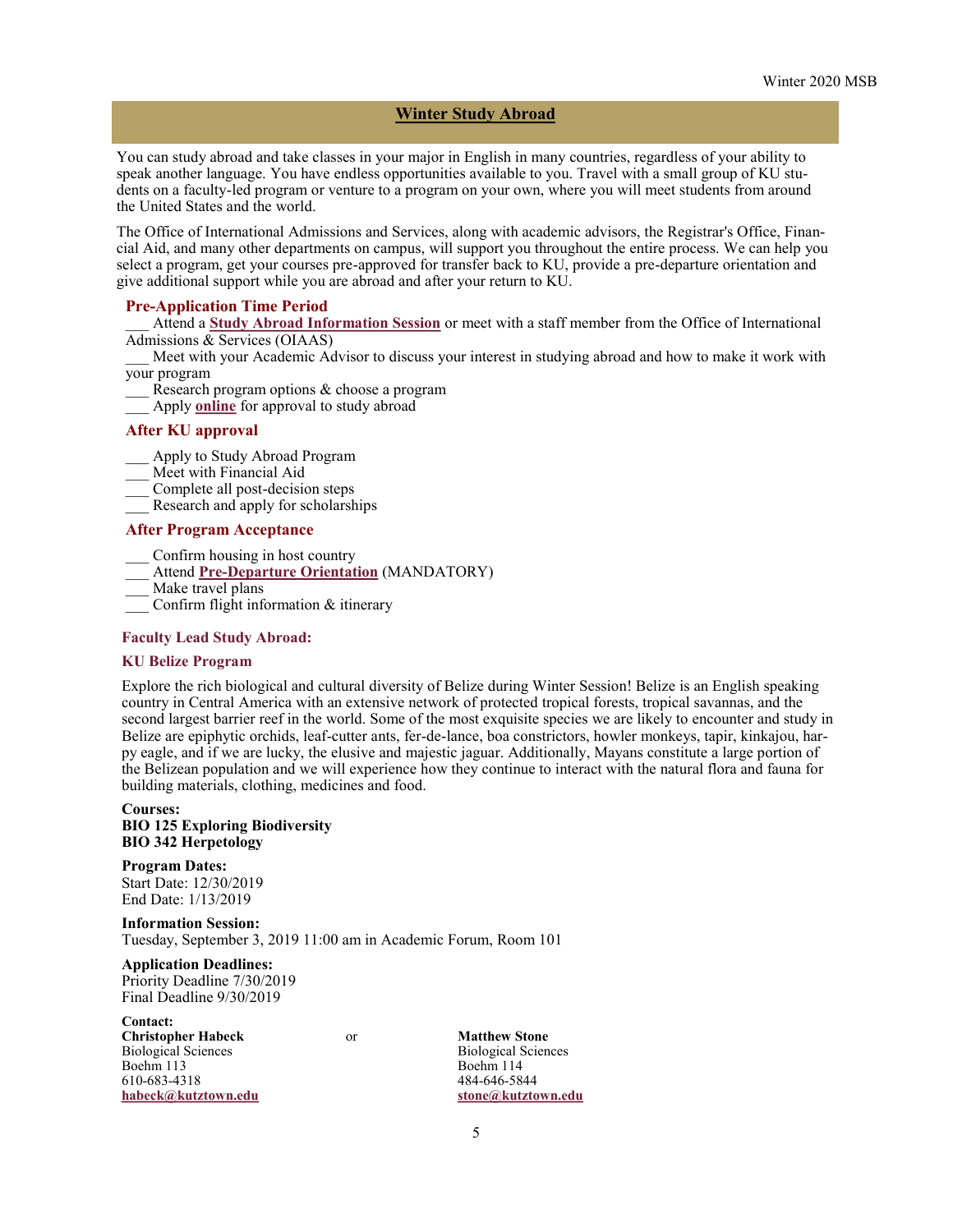# **Winter Study Abroad Continued**

## **KU London Program**

Live, learn, and travel throughout London, England and the region during winter break. London is rich in culture, a global center of art and commerce, and over 100 languages are spoken there. Check out the **[Facebook page](https://www.facebook.com/kutzinlondon/)** for this program!

#### **Courses:**

**HIS 205 black Plague and Coal POL 132CD Western European Government PSY 290CD Culture and Personality**

**Program Dates** (approximate) Start Date: December 26, 2019 End Date: January 12, 2020

# **Application Deadlines**

Priority Deadline: July 10, 2019 Final Deadline: October 15, 2019

#### **Contact**

Andrew Arnold or Derek Mace or Kristin Bremer History Psychology Psychology Political Science<br>
Lytle 115 Old Main 378 Old Main 314 Lytle 115 01d Main 378 01d Main 314<br>
610-683-1368 610-683-1368 610-683-4470 610-683-4384 610-683-1368 610-683-4470

**[arnold@kutztown.edu](mailto:stone@kutztown.edu) [mace@kutztown.edu](mailto:mace@kutztown.edu) [bremer@kutztown.edu](mailto:bremer@kutztown.edu)**